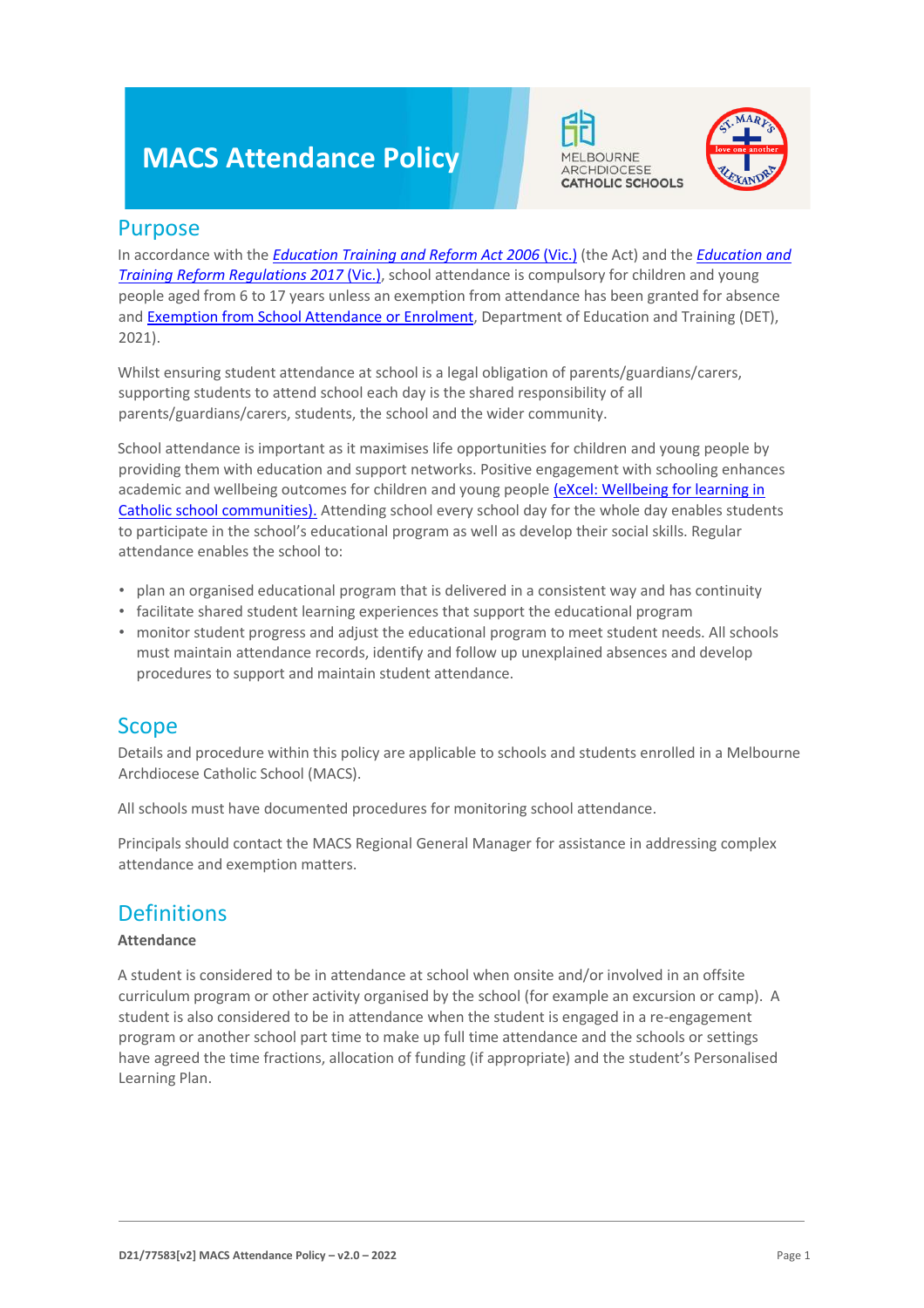#### **Parent/guardian/carer**

Includes a guardian/carer and every person who has parental responsibility for the child including parental responsibility under the *Family Law Act 1975 (Cwlth)* and any person with whom a child normally or regularly resides.

#### **Unexplained or unapproved absences**

A principal can approve or not approve any absence, based on the requirements of the *Education and Training Reform Act 2006 (Vic)*, an individual school policy or on a case-by-case basis.

The Act provides some examples of what a reasonable excuse is for the purposes of explaining a school absence and includes, amongst other considerations:

- Illnesses and accidents
- Unforeseen and unexplained circumstances
- If the absence was a result of complying with another law
- The child is receiving distance education through a registered school
- The child is undertaking approved education, training and/or employment  $\Box$  The child has been suspended or negotiated transfer/expelled  $\Box$  The child is attending or observing a religious event or obligation.

#### **Unexplained Absence**

A principal will record an absence as unexplained if no explanation about the absence is given to the school by the parent/guardian/carer of the student.

If the parent/guardian/carer does not contact the school to provide an explanation on the day of the student absence, the school must attempt to contact the parent or legal guardian either by phone or in writing and seek a clarification for the absence.

If no contact can be made with the parent/guardian/carer of the child within 10 days, the absence will be recorded as an unexplained absence and a noted will be made in the child's file. A parent/guardian/carer can contact the principal at any time after the recorded absence to provide an explanation.

#### **Unapproved Absence**

In general, a principal may record an absence as unapproved when no reasonable explanation has been given for the student's absence. If a reason is given for a student absence is not approved by the principal than the school will notify the parent/guardian/carer in writing.

#### **Exemption**

The *Education and Training Reform Act 2006 (Vic)* allows exemptions from school attendance and enrolment to be granted in certain circumstances, where the student:

- is a child who turns 6 (compulsory school age) while attending kindergarten
- will be participating in approved education or training, or employment, or both, on a full time basis  $\Box$  is employed or seeking employment during school hours in the entertainment industry.

An exemption from school attendance and enrolment may also be granted where leaving school is in the best interests of the student.

All applications for exemptions are considered on a case by case basis, with the student's best interests as the guiding principle for decision-making. In making a decision, the potential benefits or negative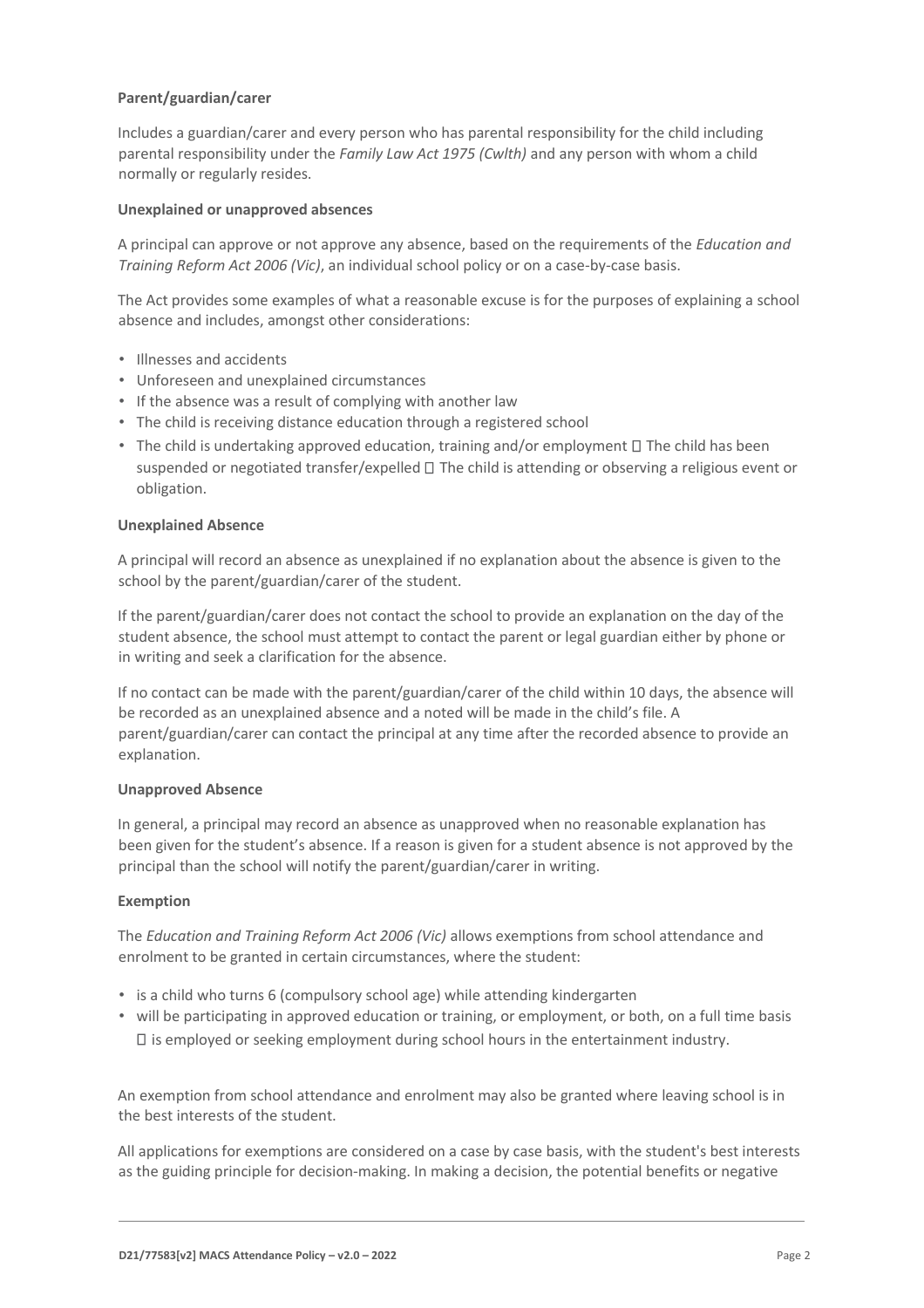consequences of granting the exemption to the student's educational progress, wellbeing and development are also considered. A student must continue attending school until an exemption is granted.

Note: No exemption is required if a student is not of compulsory school age (six to 17 years of age).

Exemptions, including written approval for student attendance and enrolment to be exempt or reduced to less than full time, can only be authorised by the MACS Regional General Manager in conjunction with the school principal.

Refer to the Department of Education and Training (DET[\)](https://www2.education.vic.gov.au/pal/exemption-school-attendance-and-enrolment/guidance/1-exemption-categories) [Exemption from school attendance and](https://www2.education.vic.gov.au/pal/exemption-school-attendance-and-enrolment/guidance/1-exemption-categories) [enrolment](https://www2.education.vic.gov.au/pal/exemption-school-attendance-and-enrolment/guidance/1-exemption-categories) guidance for further information.

#### **School Attendance Officers**

In the context of attendance, DET School Attendance Officers are empowered through the Act to issue School Attendance Notices, School Enrolment Notices and Infringement Notices.

Refer to DE[T Infringement notices](https://www2.education.vic.gov.au/pal/attendance/guidance/10-infringement-notices) guidance for further information.

### Principles and Procedures

All schools must maintain attendance records, identify and follow up unexplained absences and develop procedures to support and maintain student attendance.

All schools must have documented procedures for monitoring and recording school attendance. Schools must record student attendance twice per day in primary schools and in every class in secondary schools and must record, in writing, the reason given for each absence. This is necessary to meet legislative requirements, discharge schools' duty of care for all students, and meet Victorian Curriculum and Assessment Authority (VCAA) requirements (for VCE students). All registered schools must ensure their system for recording student attendance meets the requirements above.

Principals should contact their MACS Regional General Manager for assistance in addressing complex attendance and exemption matters.

#### **Responsibilities for school attendance**

#### **Parent/guardian/carer**

Parents/guardians must enrol a child of compulsory school age at a registered school and ensure the child attends at all times when the school is open for instruction, unless exemption from attendance has been granted, or the student is [registered for home schooling](https://www.vrqa.vic.gov.au/home/Pages/homeeducation.aspx?Redirect=1) [a](https://www.vrqa.vic.gov.au/home/Pages/homeeducation.aspx?Redirect=1)nd has partial enrolment. For absences where there is no exemption in place, the parent/guardian must promptly provide an explanation on each occasion to the school.

#### **Students**

Students are expected to attend the school in which they are enrolled during normal school hours every day of term, unless there is an approved exemption from school attendance for the student, or the student is registered for home schooling and has partial enrolment.

#### **Principal**

The principal must ensure:

• the school has an attendance policy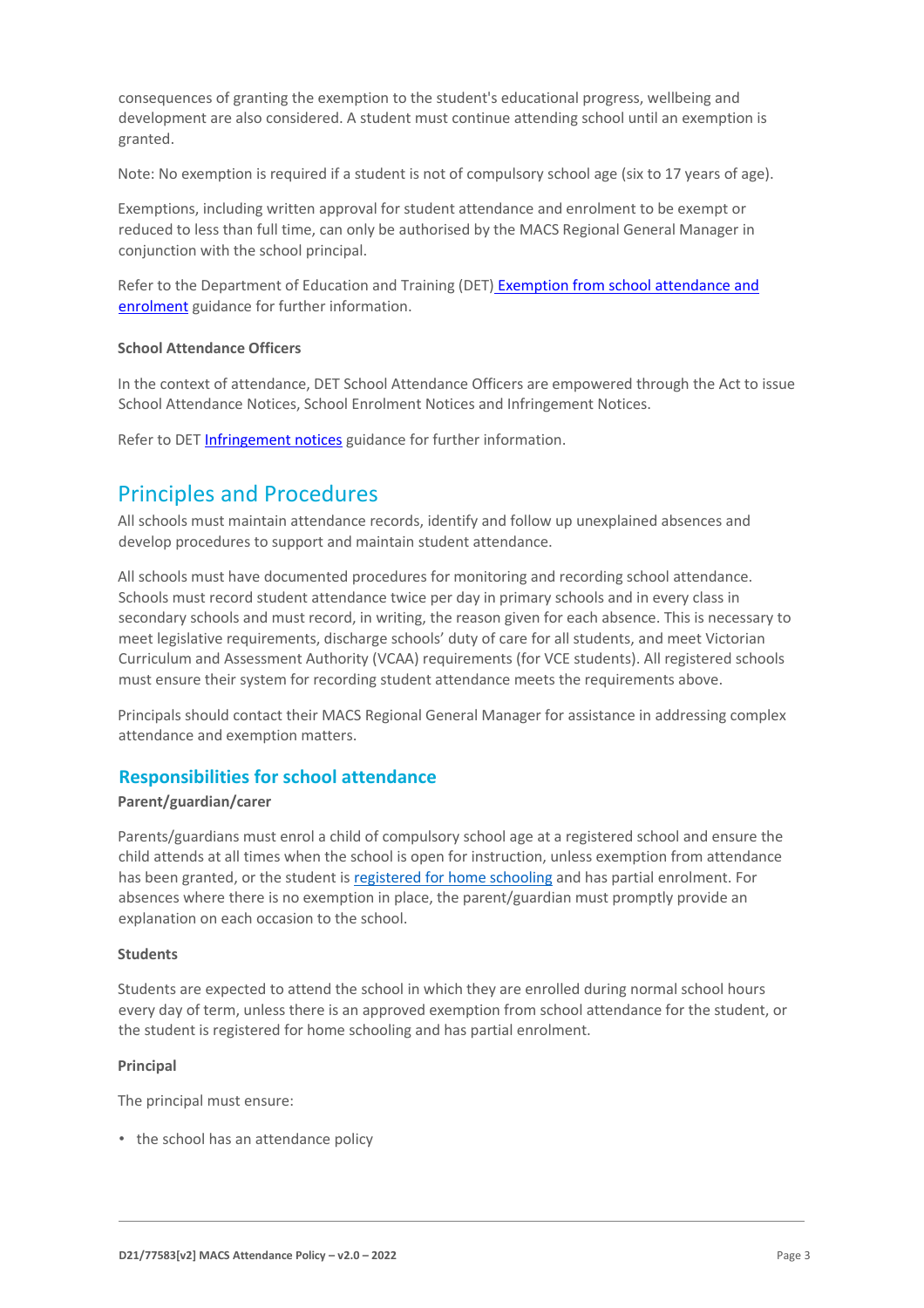- attendance records are maintained daily attendance of each student enrolled at the school is recorded at least twice a day in primary schools and for every class in secondary schools (and that records are kept in accordance with applicable recordkeeping standards, including the Public Record Office Victoria Recordkeeping Standards)
- any absences of a student from school, including classes, are identified
- reasons for each student's absence are provided and recorded in writing
- explanations for absences that are provided, are a reasonable excuse for the purposes of their responsibilities under the Act
- follow up any unexplained absences of a student by contacting the parent/guardian/carer of the student as soon as practicable on the same day
- parents/guardians/carers are notified promptly regarding a student's unsatisfactory school or class attendance. If, upon being notified of their child's absence or contacted to seek an explanation, a parent/guardian/carer reports their child was not living with them on that day, the school should ensure they notify another parent/guardian/carer who was responsible for ensuring the child attended school on the relevant day/s
- if contact cannot be made with the parent, contact should be made with the emergency contact/s nominated on the student's file held by the school
- information regarding a student's unsatisfactory attendance at school or classes is recorded on their student file
- parents/guardians/carers are informed of their responsibilities around attendance
- initiatives are implemented which aim to promote parental/guardian/carer awareness of the importance of children attending school every day
- attendance improvement strategies, interventions and levels of adjustment are implemented where the absence is having a significant impact on a student's educational achievement and development, which may include Attendance Student Support Group, Personalised Learning Plan, Student Absence Learning Plan and Return to School Plan
- strategies are implemented for supporting attendance of students in out-of-home care, experiencing homelessness, Aboriginal and Torres Strait Islander (ATSI) families, overseas students, students with disabilities, students with cultural and linguistically diverse backgrounds and newly arrived families
- The MACS Regional General Manager is to be advised prior a referral to a DET School Attendance Officer when a student has been absent from school on at least five full days in the previous 12 months without a reasonable excuse for absence
	- refer to the Every Day Counts flowchart on the CEVN webpage: *<https://cevn.cecv.catholic.edu.au/Melb/Student-Support/Attendance>*[\)](https://cevn.cecv.catholic.edu.au/Melb/Student-Support/Attendance)
- implementation of referral processes to Child FIRST or Child Protection, MACS and the DET School Attendance Officer where required.
	- refer to Child Protection and Child Safe Standards (PROTECT).

### References

- Department of Education and Training (Vic). 202[1. School attendance guidelines](https://www2.education.vic.gov.au/pal/attendance/guidance)
- Department of Education and Training (Vic). 202[0. Exemption from School Attendance or Enrolment](https://www2.education.vic.gov.au/pal/exemption-school-attendance-and-enrolment/policy)
- Department of Education and Training (Vic). 202[0. Seven attendance improvement strategies](https://www2.education.vic.gov.au/pal/attendance/guidance/7-attendance-improvement-strategies)
- [Education and Training Reform Act 2006 \(Vic.\)](https://www.legislation.vic.gov.au/in-force/acts/education-and-training-reform-act-2006/083)
- [Education and Training Reform Regulations 2017 \(Vic.\)](https://www.education.vic.gov.au/about/department/legislation/Pages/act2006regs.aspx)

### **Resources**

Department of Education and Training (Vic). 2021. Effective Schools are Engaging Schools: Student Engagement Policy Guidelines